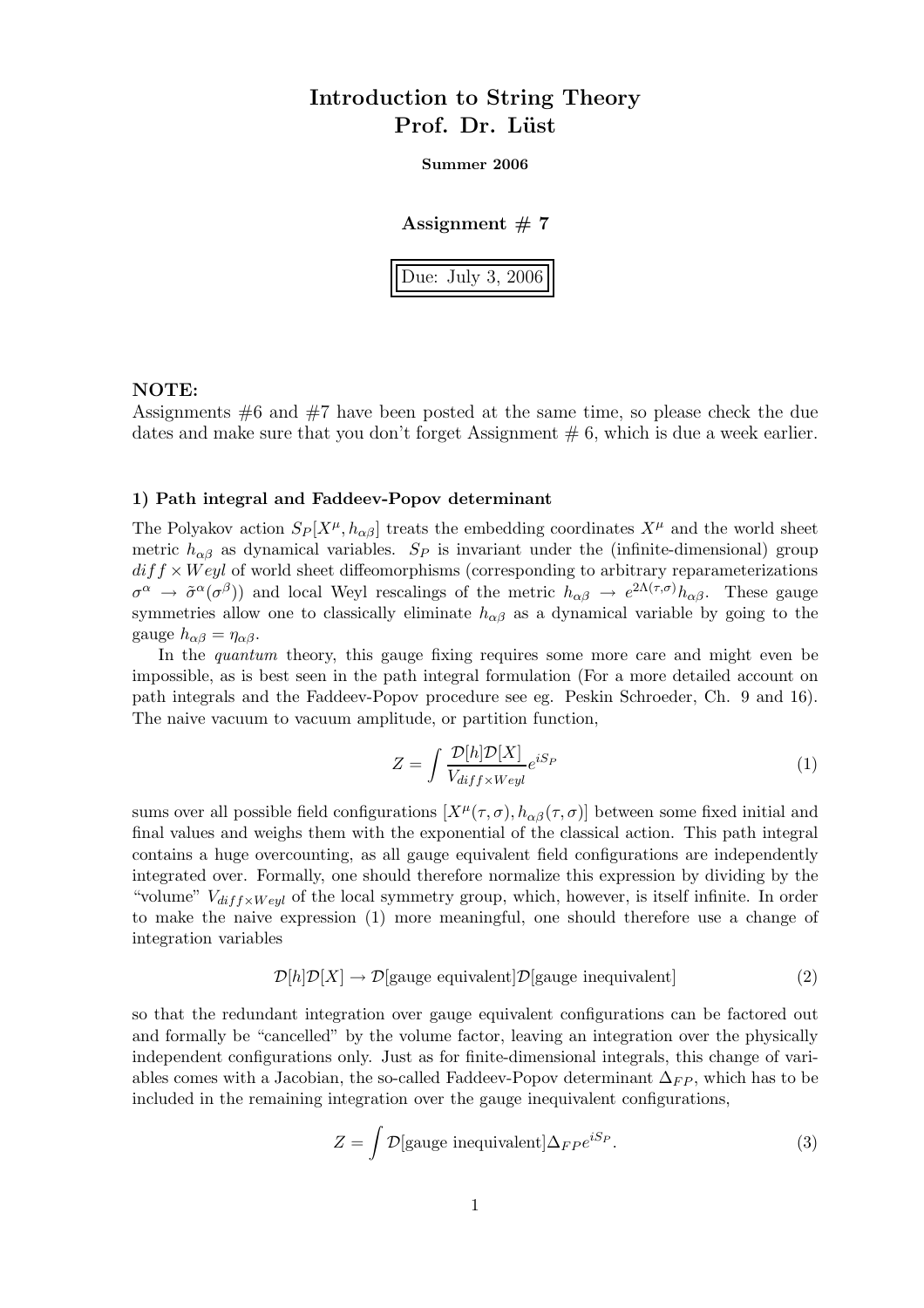For the factorization into integrations over gauge equivalent and gauge inequivalent configurations to be possible, the integration measure of the original path integral has to be gauge invariant. If this is not the case, the gauge degrees of freedom cannot be consistently decoupled in the quantum theory, and the theory becomes anomalous.

In our case, the gauge symmetries act non-trivially on  $h_{\alpha\beta}$ , their infinitesimal action being given by (c.f. the lecture)

$$
\delta h_{\alpha\beta} = \nabla_{\alpha}\xi_{\beta} + \nabla_{\beta}\xi_{\alpha} + 2\Lambda h_{\alpha\beta} \tag{4}
$$

$$
= (P\xi)_{\alpha\beta} + 2\tilde{\Lambda}h_{\alpha\beta}, \tag{5}
$$

with  $(P\xi)_{\alpha\beta} \equiv \nabla_{\alpha}\xi_{\beta} + \nabla_{\beta}\xi_{\alpha} - (\nabla_{\gamma}\xi^{\gamma})h_{\alpha\beta}$  and  $2\tilde{\Lambda} = 2\Lambda + (\nabla_{\gamma}\xi^{\gamma})$ . As  $h_{\alpha\beta}$  is completely gauge, one can write

$$
\mathcal{D}[h] = \mathcal{D}[P\xi]\mathcal{D}[\tilde{\Lambda}] = \mathcal{D}[\xi]\mathcal{D}[\Lambda] \left| \frac{\delta(P\xi, \tilde{\Lambda})}{\delta(\xi, \Lambda)} \right|.
$$
\n(6)

a) Using  $\frac{\delta(P\xi)}{\delta\xi} = P$ , show that, formally, the matrix

$$
\begin{pmatrix}\n\frac{\delta(P\xi)}{\delta\xi} & \frac{\delta(P\xi)}{\delta\Lambda} \\
\frac{\delta\Lambda}{\delta\xi} & \frac{\delta\bar{\Lambda}}{\delta\Lambda}\n\end{pmatrix} (7)
$$

has lower triangular form.

b) Use this to infer that, formally,

$$
\left| \frac{\delta(P\xi, \tilde{\Lambda})}{\delta(\xi, \Lambda)} \right| = \det P. \tag{8}
$$

Hence,  $\det P$  plays the rôle of the Faddeev-Popov determinant, and one has

$$
Z = \int \mathcal{D}[X](\det P)e^{iS_P[X, h_{\alpha\beta} = \eta_{\alpha\beta}]}.
$$
\n(9)

# 2) Faddeev-Popov ghosts and Grassmann numbers

Determinants of operators such as the above Faddeev-Popov determinant  $\Delta_{FP} = \det P$  can formally be written as a separate path integral over a new set of auxiliary variables. In order for this to be possible, these auxiliary variables have to be anti-commuting rather than ordinary commuting numbers. Two anti-commuting numbers (or Grassmann numbers)  $\theta$  and  $\eta$  satisfy

$$
\theta \eta = -\eta \theta \tag{10}
$$

and hence  $\theta^2 = 0$ . Because of this, the most general function of one Grassmann variable  $\theta$  is

$$
f(\theta) = A + B\theta \tag{11}
$$

with  $A, B \in \mathbb{C}$ .

Integrals over Grassmann variables ("Berezin integrals") are defined by

$$
\int d\theta [A + B\theta] := B. \tag{12}
$$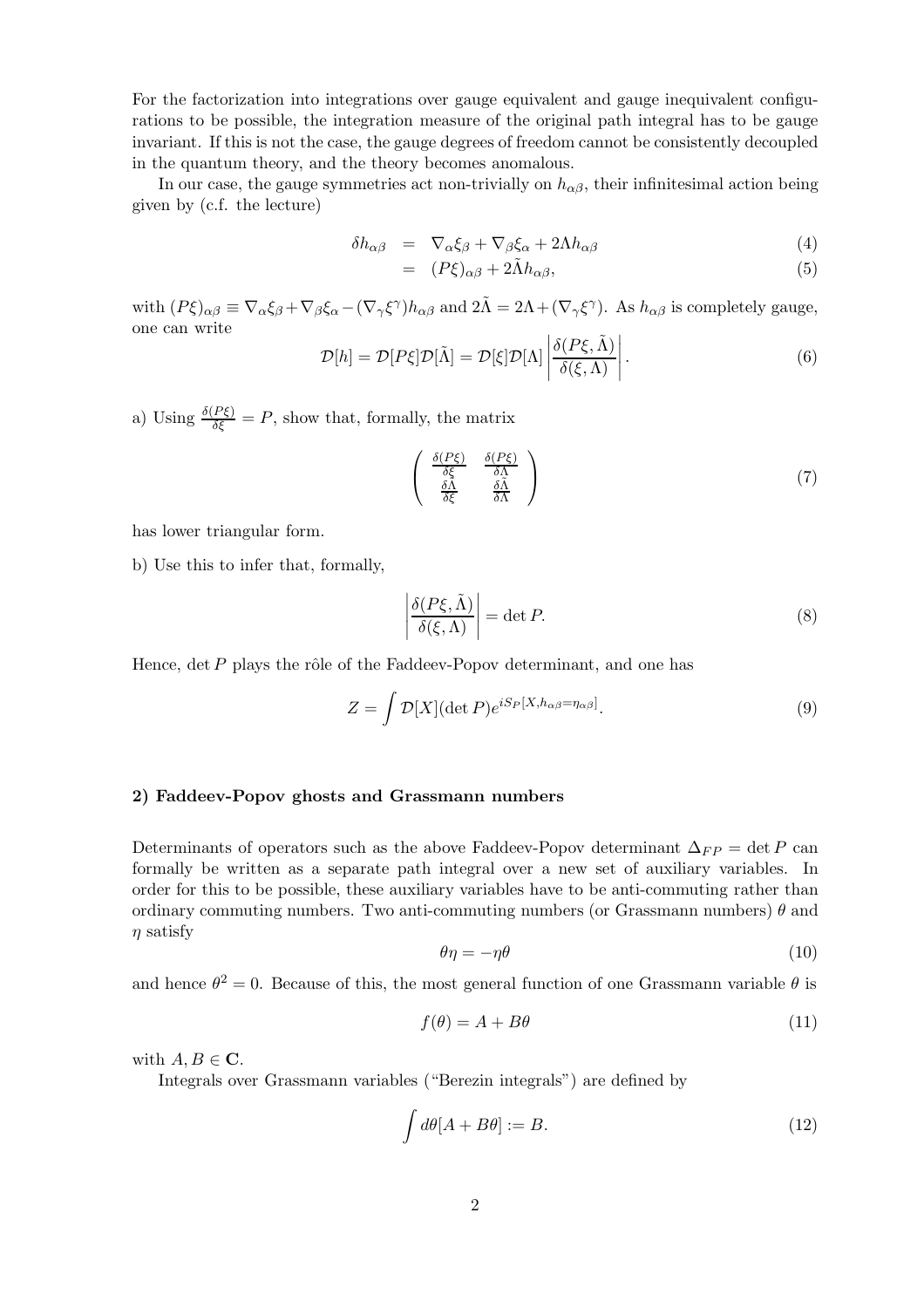a) Defining the derivative

$$
\frac{d}{d\theta}\theta = 1, \qquad \frac{d}{d\theta}A = 0 \qquad (A \in \mathbf{C}), \tag{13}
$$

show that the Berezin integral of a total derivative is zero and that the Berezin integral is translation invariant, i.e.,

$$
\int d\theta \frac{d}{d\theta} f(\theta) = 0 \tag{14}
$$

$$
\int d\theta f(\theta + a) = \int d\theta f(\theta) \quad \text{for } a \in \mathbf{C}.
$$
 (15)

These properties mimic similar properties of ordinary integrals of the type  $\int_{\infty}^{\infty} dx f(x)$ , which is the motivation for the unusual definition (12). Note that, for Grassmann variables, integration and differentiation are equivalent operations.

b) If one has several linearly independent Grassmann variables  $\theta_i$   $(i = 1, \ldots, n)$ , where

$$
\theta_i \theta_j = -\theta_j \theta_i \qquad \forall i, j,
$$
\n<sup>(16)</sup>

one defines

$$
\int d\theta_1 \dots d\theta_n f(\theta_i) = c,\tag{17}
$$

where c is the coefficient in front of the  $\theta_n\theta_{n-1} \dots \theta_1$ -term in  $f(\theta^i)$  (note the order):

$$
f = \ldots + c\theta_n \theta_{n-1} \ldots \theta_1. \tag{18}
$$

Let *n* be even and split the  $\theta_i$  into two sets  $\psi_m$ ,  $\chi_m$   $(m = 1, \ldots, \frac{n}{2})$  $\frac{n}{2}$ ):

$$
(\theta_1, \dots, \theta_n) = (\psi_1, \chi_1, \psi_2, \chi_2, \dots, \psi_{\frac{n}{2}}, \chi_{\frac{n}{2}}). \tag{19}
$$

Show that

$$
\left(\Pi_{m=1}^{\frac{n}{2}}\int d\psi_m d\chi_m\right) e^{\sum_{m=1}^{\frac{n}{2}}\chi_m\lambda_m\psi_m} = \Pi_{m=1}^{\frac{n}{2}}\lambda_m,\tag{20}
$$

where  $\lambda_m \in \mathbb{C}$  are ordinary c-numbers and the exponetntial is defined via its power series expansion.

c) If the  $\lambda_m$  are the eigenvalues of an operator  $\Lambda$ , one thus obtains

$$
\left(\Pi_{m=1}^{\frac{n}{2}} \int d\psi_m d\chi_m\right) e^{\sum_{m,l=1}^{\frac{n}{2}} \chi_m \Lambda_{ml} \psi_l} = \det \Lambda,\tag{21}
$$

or, in a path integral context with Grassman-valued fields  $\psi(x)$ ,  $\chi(x)$  and a differential operator  $\Delta$ ,

$$
\int \mathcal{D}[\psi]\mathcal{D}[\chi]e^{\int d^d x \chi \Delta \psi} = \det \Delta.
$$
 (22)

Using similar arguments (see, e.g., Polchinski, Chapter 3.3 for a detailed account), one obtains

$$
\det P = \int \mathcal{D}[c_{\alpha}] \mathcal{D}[b^{\beta \gamma}] \exp \left[ -\frac{i}{4\pi} \int d^2 \sigma \sqrt{h} b^{\alpha \beta} (P c)_{\alpha \beta} \right],\tag{23}
$$

where  $b^{\alpha\beta}(\sigma) = b^{\beta\alpha}(\sigma)$  is a symmetric traceless anti-commuting field, and  $c_{\alpha}(\sigma)$  is an anticommuting world sheet vector field. Show that, due to the symmetry and tracelessness of  $b^{\alpha\beta}$ , one can write

$$
\det P = \int \mathcal{D}[c_{\alpha}] \mathcal{D}[b^{\beta \gamma}] \exp \Big[ -\frac{i}{2\pi} \int d^2 \sigma \sqrt{h} b^{\alpha \beta} \nabla_{\alpha} c_{\beta} \Big]. \tag{24}
$$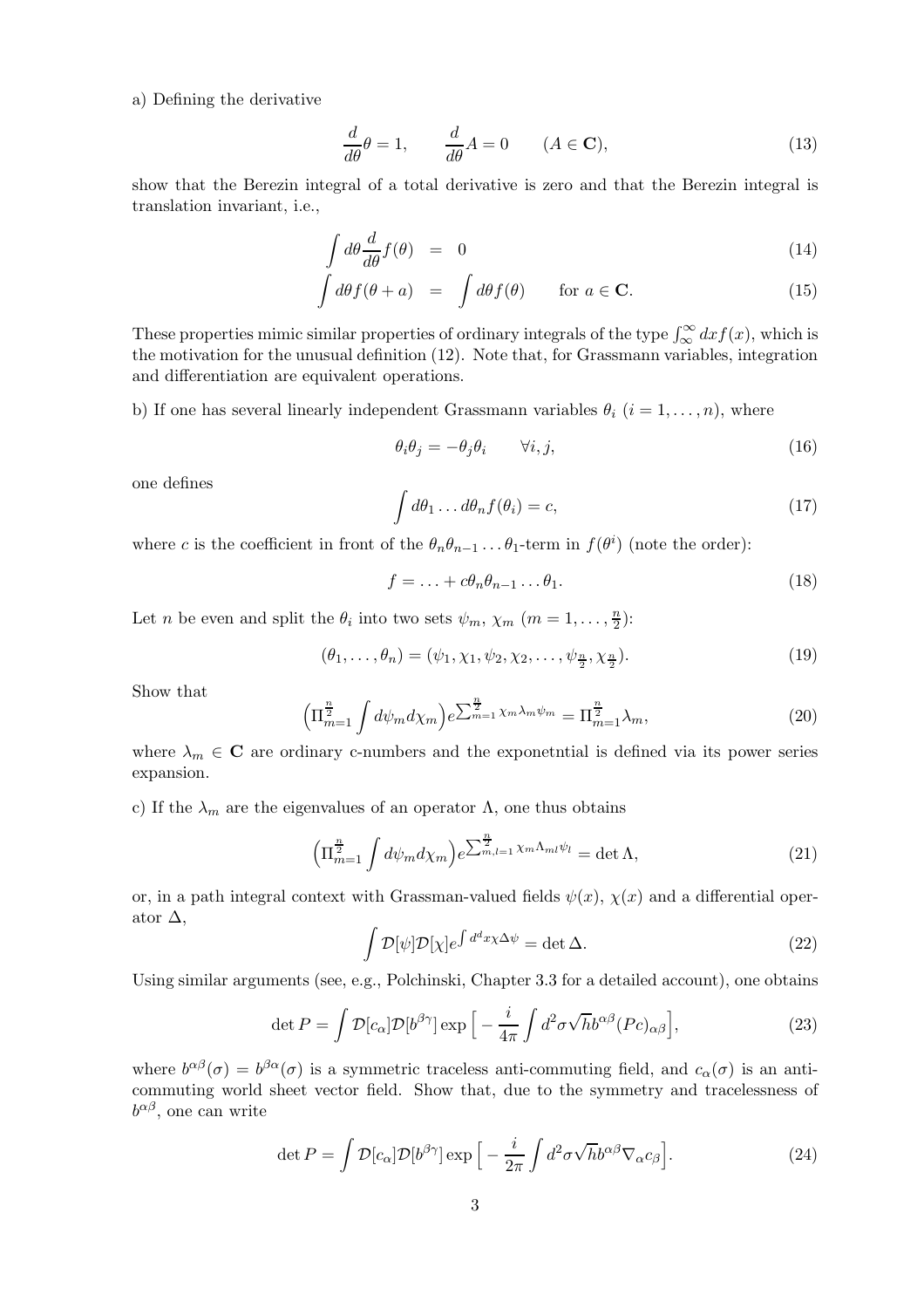d) It is more convenient to use  $b_{\alpha\beta}$  ("anti-ghost") and  $c^{\alpha}$  ("ghost") as the independent fields, as they turn out to be neutral under Weyl transformations, whereas  $b^{\alpha\beta}$  and  $c_{\alpha}$  are not due to additional powers of the (inverse) metric. Use

$$
S_{ghost} = -\frac{i}{2\pi} \int d^2\sigma \sqrt{h} b_{\alpha\beta} \nabla^\alpha c^\beta \tag{25}
$$

to derive the ghost action in flat world sheet light cone coordinates:

$$
S_{ghost} = \frac{i}{\pi} \int d^2 \sigma (c^+ \partial_- b_{++} + c^- \partial_+ b_{--}). \tag{26}
$$

e) Derive the equations of motion for  $c^{\pm}$  and  $b_{\pm\pm}$  from (26).

f) The total gauge fixed path integral is now

$$
Z = \int \mathcal{D}[X] \mathcal{D}[c] \mathcal{D}[b] e^{i[S_P + S_{ghost}]_{h_{\alpha\beta} = \eta_{\alpha\beta}}}, \qquad (27)
$$

and one clearly sees that it would have been inconsistent to simply set  $h_{\alpha\beta} = \eta_{\alpha\beta}$  and drop the  $\mathcal{D}[h]$  integration, as that would have missed the ghost contribution. To appreciate the ghost contribution, one notes that the total energy momentum tensor  $T_{\alpha\beta}$  now also gets a contribution from the ghost action,

$$
T_{\alpha\beta} = T_{\alpha\beta}[X] + T_{\alpha\beta}[b, c] \tag{28}
$$

which modifies the central charge term in the Virasoro algebra to

$$
A(m) = \frac{D}{12}m(m^2 - 1) + \frac{1}{6}(m - 13m^3) + 2am.
$$
 (29)

A non-vanishing total  $A(m)$  translates to an anomaly of the local Weyl transformations. Verify that this anomaly is absent if and only if  $D = 26$  and  $a = 1$ .

#### 3) Conformal transformations as area preserving maps

In general, a conformal transformation  $x \to \tilde{x}(x)$  is defined to be a transformation that preserves the metric up to a local scale factor:

$$
\tilde{g}_{pq}(\tilde{x}(x)) = \Omega^2(x) \frac{\partial x^m}{\partial \tilde{x}^p} \frac{\partial x^n}{\partial \tilde{x}^q} g_{mn}(x).
$$
\n(30)

Specializing from now on to positive definite curved metrics (i.e., Euclidean signature) the angle  $\alpha$  between two vector fields  $v^m(x)$  and  $w^m(x)$  at a point  $x_0$  is defined by

$$
\cos \alpha(v, w)(x_0) := \frac{v^m w^n g_{mn}}{||v|| \, ||w||} \Big|_{x=x_0}.
$$
\n(31)

Here,  $||v|| := (v^m v^n g_{mn})^{1/2}$  is the length, or norm, of a vector  $v^m$ .

a) Show that a conformal transformation is angle-preserving, i.e., that

$$
\cos \alpha(\tilde{v}, \tilde{w})(\tilde{x}(x_0)) = \cos \alpha(v, w)(x_0), \tag{32}
$$

where

$$
\tilde{v}^m(\tilde{x}(x)) = \frac{\partial \tilde{x}^m}{\partial x^n} v^n(x)
$$
\n(33)